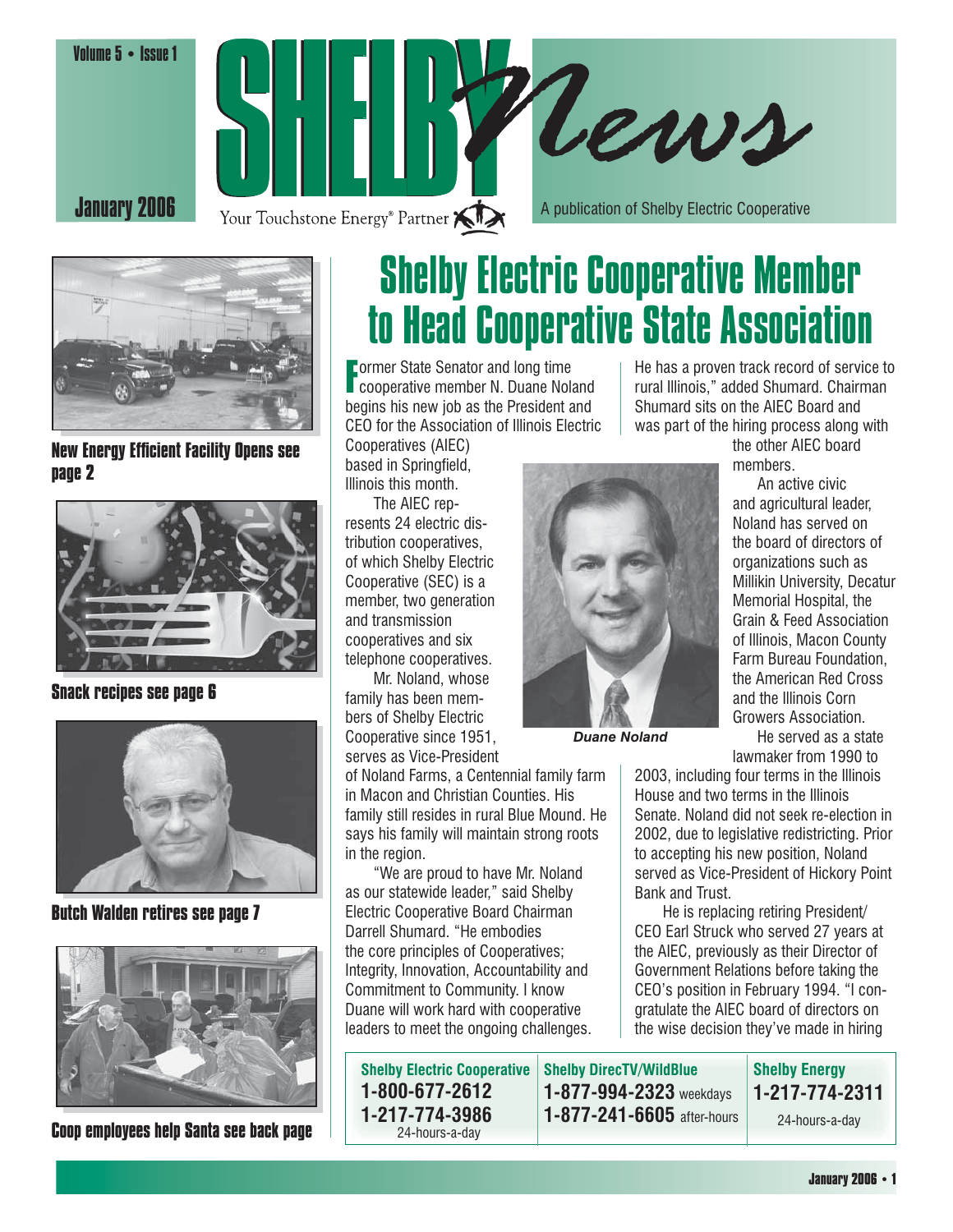

P.O. BOX 560 Shelbyville, IL 62565 **Phone: 217/774-3986 Fax: 217/774-3330** www.shelbyelectric.com

**Office Hours:** 7:30 a.m. - 4:30 p.m.

#### **Board of Directors**

**Darrell Shumard** *Chairman*

**John M. Scott** *Vice Chairman*

**Lawrence D. Oller** *Secretary*

**Richard Boggs** *Treasurer*

**J. Mark Lash**

**James McCoy**

**Jeff Standerfer**

**Jim Coleman** *President/CEO*

**Kevin Bernson & Chris Spears** *Editors*

**Christy Biddle** *Associate Editor*

**Janet Orr** *Proof Reader*

**Shelby News** (USPS 021684) is published monthly for \$4.50 per year by Association of Illinois Electric Cooperatives, 6460 S. Sixth Frontage Road, Springfield, IL 62707. Periodical class postage paid at Springfield, Illinois and additional mailing offices.

**Postmaster:** Send address changes to Shelby News, P.O. Box 560, Shelbyville, IL 62565.

### Halbrook Auto Body Shines in New Energy Efficient Facility Facility to be featured in a January 18, 2006 Webcast

**I**n 1987 Halbrook Auto Body opened for business in Shelbyville, Illinois. The one-man shop soon became well-known and business continued to grow. Brian Halbrook now n 1987 Halbrook Auto Body opened for business in Shelbyville, Illinois. The one-man has six full-time employees and one part-timer. However, his successful growth called for more than just additional manpower; he needed a new location to accommodate the number of vehicles repaired on a daily basis. On Sept. 1, 2005 Halbrook opened for business in his new facility on the west side of Shelbyville on Route 16.

When he first decided to open a larger facility not only did Halbrook need help from Shelby Electric line crews for his electrical service, he also wanted to discuss ways he could minimize his energy use while keeping his shop a healthy and comfortable place to work. Taking his needs into consideration, Chris Spears, Member and Public Services Manager, suggested Halbrook contact the Small Business \$mart Energy Program's Smart Energy Design Assistance Center (SEDAC) team to see if its free technical assistance services could improve on his new building's design. Building envelope, lighting and HVAC energy savings measures were evaluated. The energy conservation measures that Halbrook installed into the 12,000 square foot facility will save him more than 12,042 kWh of electricity and 210 therms of natural gas annually. These savings will result in nearly \$1,200 in annual cost savings just from making energy efficient improvements to his original design. Furthermore, these improvements will all pay for themselves in less than one year.

 "I have been very pleased with the level of support provided to Halbrook Auto Body through the SEDAC and I would certainly recommend the program to others. It has never been as important as it is now to make sure that a building is designed to be energy efficient," noted Spears. To be eligible, a business must be a for-profit business, with a facility that is larger than 8,000 square feet and/or have a minimum of \$50,000 in annual utility costs. Facilities with multiple locations larger than 5,000 square feet will also be considered.

 When asked about his thoughts on his efforts, Brian humbly replies, "We strive to get it right the first time in our business, and that's what we've done for our building. too."

 For more information contact the SEDAC at (800) 214-7954, visit their Web site at www.sedac.org or email them at info@sedac.org. If you're interested in the viewing the Web cast go to http://webcast.sedac.org for more information.



*Halbrook Auto Body's new location on Route 16 just west of Shelbyville*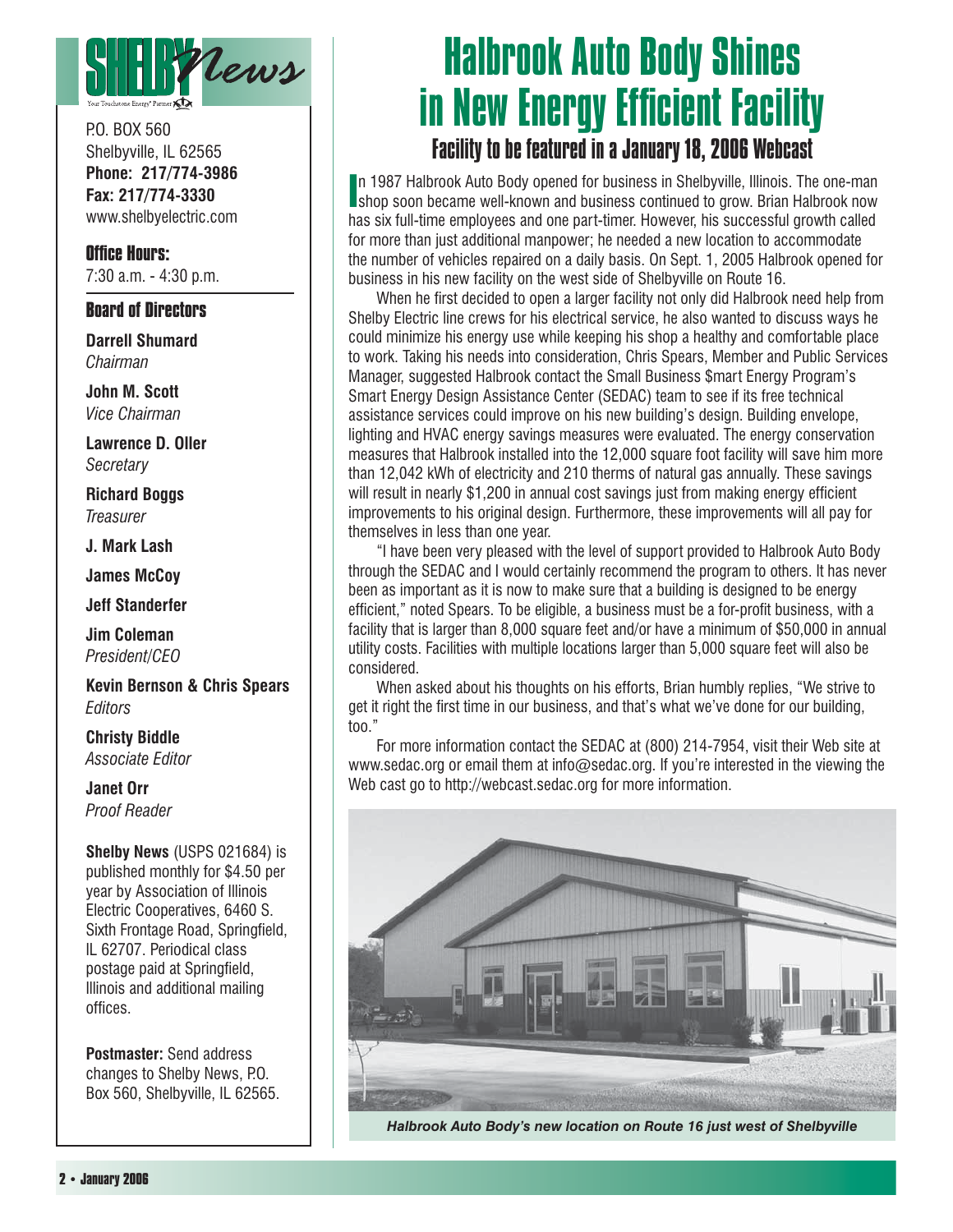## Doug Rye Says:



## As energy costs rise, so does interest in energy efficienty

**Well, folks, it has finally happened.** *Since 1975, I've been saying that America and the world would face a serious energy crisis in my lifetime. And I believe that time is now. Simply put, demand for fossil fuels is exceeding supply. This is evidenced by the rising prices of gasoline, natural gas and electricity. With energy costs increasing at alarming rates, it is not surprising that interest in energy efficiency is soaring as well. In fact, calls to my home office have doubled in recent months.*

With natural gas bills expected to rise up to 30 percent this winter and with electric bills also on the rise, the most pressing question right now is: "How can I get through the winter without mortgaging my house to pay the heating bills?" Although I can't do anything about the rising energy costs, I can give you some time-honored tips that will hopefully help you use less energy and, therefore, lower your bills.

 So where do you start? First you must identify the problems in your home and I often say that the three biggest ones affecting the comfort and energy efficiency of your house are 1) air infiltration, 2) air infiltration, and, yes, you quessed it, 3) air infiltration.

The total air infiltration in an average house is the equivalent of having a door or window open every day of your life. Just think with me for a moment. If you can keep the cold air from getting in, it won't take as much to heat your house, not to mention the fact that you would be a lot more comfortable in your home. So where does the air come in? Think of it this way. Anywhere an ant can get in, air can get in. Here are a few major problem areas:

• Where your wall touches your slab.

- Cracks between the wood framing in your home's walls.
- Around electrical receptacles and light switches in your house, even on interior walls. (When the north wind is blowing, go feel the electrical outlets and switches on your north wall.)
- Holes and leaks around your sink plumbing.
- Gas and fireplace flues.
- Recessed can lights that are not ICrated. Between 3 and 10 cubic feet per minute of air will pass through one of these lights. A typical plastic garbage bag is 3 cubic feet. So that means that three garbage bags full of air can leak out of one of those lights every minute.
- Leakage in ductwork can be major. Leakage in the return air system of your heating/cooling unit can especially be a problem during the winter as it lets the cold air into your house. In the average house, gigantic amounts of air enter though this system.

 So how are you going to stop the cold air from penetrating your home this winter? The solution is mostly labor and a little bit material. Now, say this with me. "Caulk it. Caulk it. Caulk it."

 For big holes, such as those under the sink, simply use expandable foam. For the smaller cracks, use a clear siliconized caulk. For electrical outlets and light switches, install the insulated foam gaskets and childproof plug inserts. Installing cellulose or foam insulation in your attic will also help reduce air infiltration from your attic space. For existing homeowners who have less than eight inches of fiberglass insulation in the attic, I recommend that you add cellulose insulation over the fiberglass to a final insulation depth of 12 inches. Cellulose insulation, which is made from recycled newspapers, or foam insulation will greatly outperform the more conventional fiberglass insulation.

 These products can be purchased at most home centers. There are also profes sionals who can test your home and correct the problems. The surest way to find the leaks is through a blower door test, which reveals where all the leaks are, even those you can't see. Your local electric cooperatives also do free energy audits of members' homes.

*Doug Rye, the "King of Caulk and Talk" can be heard on the radio stations across the country, including Illinois, on his syndicated radio program "Home Remedies". Visit his website DougRye. com, email him at info@philliprye.com or call him (888) Doug-Rye if you have questions or want more information. Reprinted with permission from Doug Rye.*



**Private First Class Martin Carlen is from Shelbyville. He graduated from Shelbyville High School in 2005 and finished basic training** at Ft. Knox, Ky. Carlen will be stationed at Ft. Wainwright, Alaska. He is a Calvary Scout. Martin is the Son of Kevin and Debbie Carlen of Shelbyville and Bev Carlen and Dave McGuire of Rochester. He is the grandson of Hazel Carlen, Taylorville, Mary Jeffers, Sullivan and Bill and Frances Whalen of Morrisonville, Illinois.



 Kevin is a lineman at Shelby Electric Cooperative and Debbie is an Engineering Assistant at the cooperative. Martin was recently deployed to Iraq.

**If you have a family member or friend who is currently serving in the military, please send us their name, rank and where they are stationed and we will try to feature them in an upcoming issue. (Pictures can be used but must be of good quality.) Send information to Military, P.O. Box 709, Mattoon, IL 61938 or P.O. Box 560, Shelbyville, Illinois 62565.** 

**Where can you find big screen TVs like Toshiba & RCA?**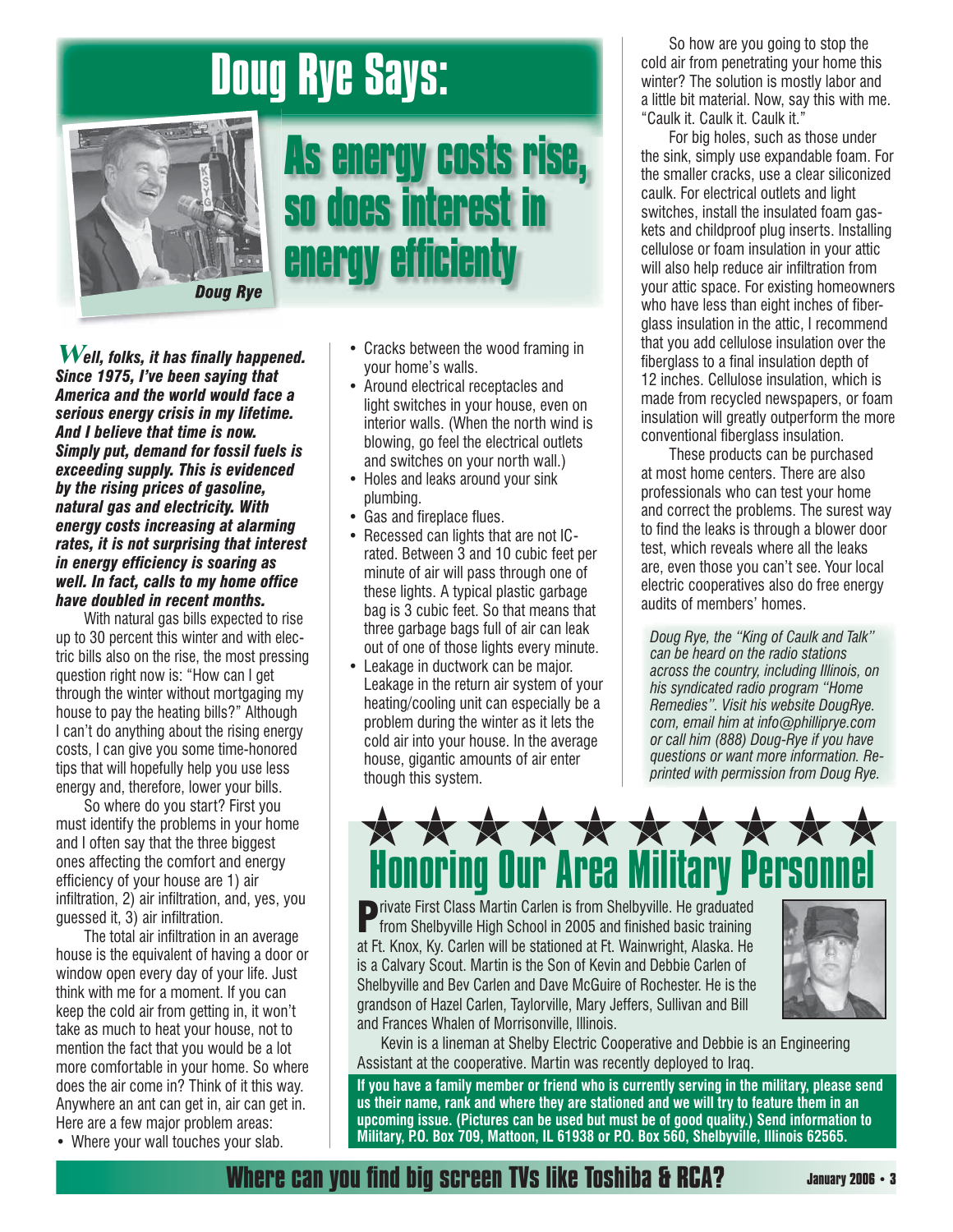## Member Exchange

#### For Sale

**Male and Female Beagle puppies,** full blooded, tri-color, 8 weeks old, shots and wormed, \$100 each. Call (217) 768-3731 or (217) 620-0333.

**1997 Ford Taurus, white,**  approximately 97,000 miles; 1996 Dodge Dakota pick-up, white, approximately 102,000 miles, both utility company owned with maintenance records, seller will accept sealed bids with a \$2,250 minimum on each item through Jan. 31. Call (217) 235-0341 and ask for Russ or Debbie.

Gas logs complete with oak mantel and hearth, controlled by thermostat, 38" x 38" x 15," \$300. Call (217) 567-3170.

1980 IH grain truck, 6N71 Detroit diesel, ten speed Fuller transmission, twin screw, air brakes, 20 foot bed with tarp, cargo door, grain door, \$15,000. Call Dave @ (217) 620-8766 or Ben @ (217) 665-3448.

97 GMC Safari, 135,000 miles, AWD, TV/VCR, power sofa, seats seven, radio w/cassette, runs good, \$3,700 obo. Call (217) 774-1356 or (217) 825-5883, leave a message if no one answers.

**2** bottom Dearborn Plow, good shape, kept in shed, \$250; Gravity flow Oliver bed, only \$150; 6 row Oliver cultivator, \$100. Call (217) 549-4306 after 6 pm.

**Used corn planter plates, IH, JD** & AC, various sizes & quantities, good shape. Call (217) 783-2278.

 $\blacksquare$  1984 Chevy 3/4 ton pickup; 1985 1 ton pickup; 2- 800 MHz 2 way FM radios, hand held, charger, holster and adaptor mic; 2- 800 MHz, 2 way mobile radios. Call (217) 879-2753.

**Puppy dog, lab/golden retriever** mix, friendly and playful. Call (217) 562-3060.

**Aluminum topper, front & rear**  window, ladder rack, side toolboxes, fits 1997-2004 Ford short bed. Call (217) 412-8188.

**Water pump 1/2 hp. Myers brand.** two years old; reservoir bladder tank, ACE brand, 1-1/2 years old, tank is 20" tall and 14 round, water filter, they are all in excellent condition, asking \$150 for both. Call (217) 774-5326 if no answer, please leave message.

 2002 Gulfstream Innsbruck Supreme 26' 5th wheel camper, like new, supreme package, lots of extras, 8' slide-out, \$18,500. Call (217) 783- 2766.

 $\blacksquare$  Air hockey table like new 5'x30", \$35; Solid oak entertainment cabinet, 30" h x 52"l x 17"d, \$150; Little Tikes art desk w/light easel and chair \$40; end table with marble like top, \$15; 6'x6'x12' dog cage, \$30; Francoma Christmas collection plates, six from the 1970s. Call (217) 562-3060.

 1997 16' Jon boat with haul-rite trailer, \$2,500. Call (217) 783-2766.

**1978 Oldsmobile 98, 78,000** miles. Call (217) 752-6794.

Walnut grandfather clock. all hand-crafted, 85" tall, Hermle cable driven, "Flagship," triple chime movement, night shut off, second hand, moving moon dial, choice of 2, \$2000 each. Call (217) 539-4439.

 $\blacksquare$  Outdoor flying insect electrocutor, 20 watt, ½ acre, \$20. Call (217) 235- 2993.

Wooden dog house, 32x42x24-30, \$60. Call (217) 649-7393.

 Firewood, 6' bed pick-up load, \$45, 8' bed pick-up load \$60, nontiered. Call (217) 345-9776.

 $\blacksquare$  Reverse osmosis 4 tank drinking water system, new at  $\frac{1}{2}$  price, \$150; storm and screen entry door 3'0" x 6'8", aluminum with side lights, \$30. Call (217) 348-8042.

 $\blacksquare$  Bassett hound puppies, black and white, ready beginning 12/19/05, \$300. Call (217) 234-2568.

 $\blacksquare$  Six bundles of hardwood flooring, 2  $\frac{1}{4}$  x  $\frac{3}{4}$  unfinished. Red Oak  $\#$ 1 common, approximately enough for 120 sq ft, \$2/sq ft. Call (217) 252- 6655.

**1993 Chevy pick-up, loaded,** great condition, over 200,000 highway miles, \$2,900 obo, will trade. Call (217) 254-0856 or (217) 856-2233.

**1000 gallon steel fuel tank, \$400;** 1988 Dodge ½ ton pick-up, runs and looks good, \$1,500. Call (217) 895- 3249.

2001 Yamaha YZF426, blue and black, tag bars, White Brothers exhaust, K & N air filter, excellent condition, very strong, very fast, adult ridden, \$2,500 obo. Call (217) 273- 2034 between 7:30 a.m. and 9:00 p. m. and ask for Josh.

 1983 Starcraft pop-up camper, sleeps 4-5, double bed at one end and a twin at the other end, table makes into a bed, propane stove, storage, table and bench seating, all new wiring and electric, good title, transfer of title and sticker costs \$81, asking \$400, can be seen at 2652 W Paradise Rd, Mattoon. Call (217) 895-3236 and ask for Tammy or (217) 235-0404 and ask for Mary.

Running boards for 2004-2005 Ford F150 extended cab, tan, fiberglass, includes brackets for mounting, barely used, \$75. Call (217) 728-4408.

 Dining room set with lighted hutch and table with 2 leaves four chairs, oak finish, like new condition, must sell, \$750. Call (217) 423-7812.

**Wurlitzer spinet piano, excellent**  condition, \$1,250; 1999 Cadillac STS, one owner, exec driven, excellent condition, 150,000 miles, \$7,950. Call (217) 345-2272 evenings.

#### **Where can you find Yamaha surround sound systems?**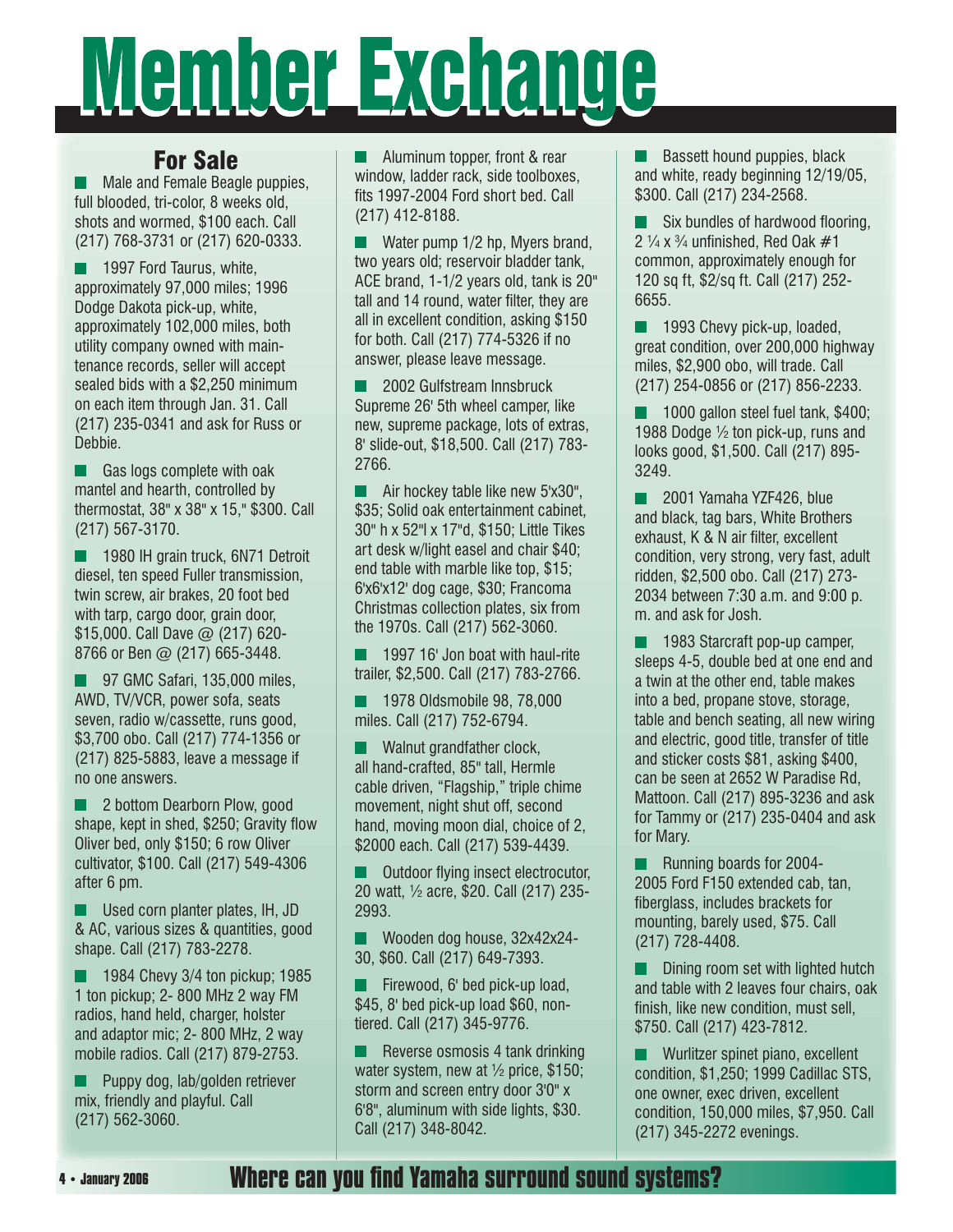Smooth 30" electric cook top, \$75; brown GE electric oven, \$75; 5' vanity with sink, \$50; two 40 gallon electric water heaters, \$25 each; two 36" mirrors, \$20 each; ceiling fan with light fixture, \$75; hardware and miscellaneous. Call (217) 234-8566.

Briggs & Stratton 5 hp "Mighty Mac" chipper/shredder, reduces to mulch: wood, branches, leaves, garden waste, etc. \$75. Call (217) 728-4166.

**1995 2-axle light blue horse trailer** includes padded stall divider with bumper hitch, extra storage compartments for supplies, \$900 or best offer. Call (217) 345-4048 after 5 pm.

**Massey garden tractor, 18 hp**  hydro, 54" deck, rebuilt deck and motor, good condition, garaged; Round up tank, 120 gal. pump-meter, hose & nozzle, 12 volt, like new; chrome dress up engine kit, new 2.2 Chrysler prod; new Delta bath & shower faucet, duel knobs; auto & truck radiator repair equipment, tank, flow & test stations, cradles & lifts, miscellaneous hoses & fittings, hot water pressure washer included; Cobra 40 channel CB; JD starter diesel comp. utility tractor. Call (217) 895-3171.

Double decker breeder cages with powder coated pens, original cost over \$200 selling for \$75 each stack, great for rabbits, ferrets & cats, must see to believe. Email us willowcreek@consolidated.net or call (217) 345-4048.

 $\blacksquare$  Two trainer RC planes with 2 trainer buddy radios, trainer cords, 2 carrying containers for both planes, one is a night flyer 40T with Magnum 40 2-stroke motor, one is like the 40T with Super Tiger 2-stroke motor, like new & need to sell due to medical reasons. Call (217) 824-9258.

**Industrial BL503 Singer sewing** machine, with table, great for sewing canvas, denim or very heavy materials, lots of extras included, will sell reasonable or trade for grass hay. Call (217) 345-4048.

Snow chains for JD (or other tractors), like new, 12" (might be 13") x 50", \$25.00. Call (217) 345-3780.

 1985 white Easy-Go golf cart, batteries 2 years old, \$350 or best offer. Call (217) 268-4704.

**1974 Chevy Malibu 4-door, runs** good, 150,000 miles, \$500 or best offer. Call (217) 539-4509.

 Case "75" ground driven manure spreader on rubber, good working condition, has always been shedded, all wood is in very good condition, \$350. Call (217) 562-2592.

**Christmas dishes, 3 - 18 piece** sets new in box, 4 dinner plates, 4 salad plates, 4 mugs, 4 soup bowls, 1 salt & pepper shakers /set, \$25 for all 3 sets, cute snowmen/tree design, call (217) 840-8944 or e-mail Sonjamcandrew@cmecwildblue.com for info or pictures.

**Animal chute for woolen animals,** can be portable, can be used for shearing, medication, grooming, etc, \$300 or best offer. Call (217) 345- 4048.

**Ford 8N tractor, runs good, needs** some work, \$900. Call (217) 692- 2636.

#### Wanted

**Looking to buy toy farm tractors,** any brand or condition, one item or a whole collection. Call (217) 824-9460 or email baileyauction@hotmail.com.

 Four row, 30 inch IH corn head. Call (217) 752-6794.

 $\blacksquare$  Hen laying/nesting boxes that roll out; Kitchen Aid mixer with large bowl for kneading bread; large cage for two Quaker parrots. Call (217) 563-2587.

 Standing timber. Brian Critchelow Logging Company. Call (217) 433- 6968.

**Miracle Maid (Lektro Maid) elec**tric skillet; Salad Master pots and pans and 11" or 12" electric skillet. Call (217) 728-4872.

Gardener needs electric lawnmower to take apart to construct a mulcher, just need blade, motor and cord. Call (217) 345-4773.

**Old pocket watches running or** not, paying cash. Call (217) 774-3563.

**Used kitchen cabinets for garage.** Call (217) 346-2808.

**15-20 people to try our state-of**the-art air purification systems. We carry personal to whole house units & industrial also. All are American made & warranted. The Web site to view is: http://www.ecoquestintl.com/product guide/product\_guide.asp. Call (217) 665-3285 or E-mail me at  $claueitz@hotmail.com$  with air purifiers in the subject please.

#### Services

Save up to 40% on heating and cooling bills with cellulose insulation, free estimates. Call (217) 234-7931 or 1-866-656-7833.

 $\blacksquare$  Horse boarding available at Bar-Mac Stables south of Charleston. Call (217) 348-7746 for details.

#### Rental

 To mature couple, small home close to Route 16 & Shelbyville, no pets, deposit required. Call (217) 567- 3242.

If you have items to list, please send them to: Member Exchange P.O. Box 560, Shelbyville, IL 62565 or P.O. Box 709, Mattoon, IL 61938 e-mail- info $\oslash$ cmec.coop - or - memberexchange $\oslash$ shelbyelectric.com.

**At Shelby DirecTV on East Route 16 in Shelbyville - (217) 774-2323.**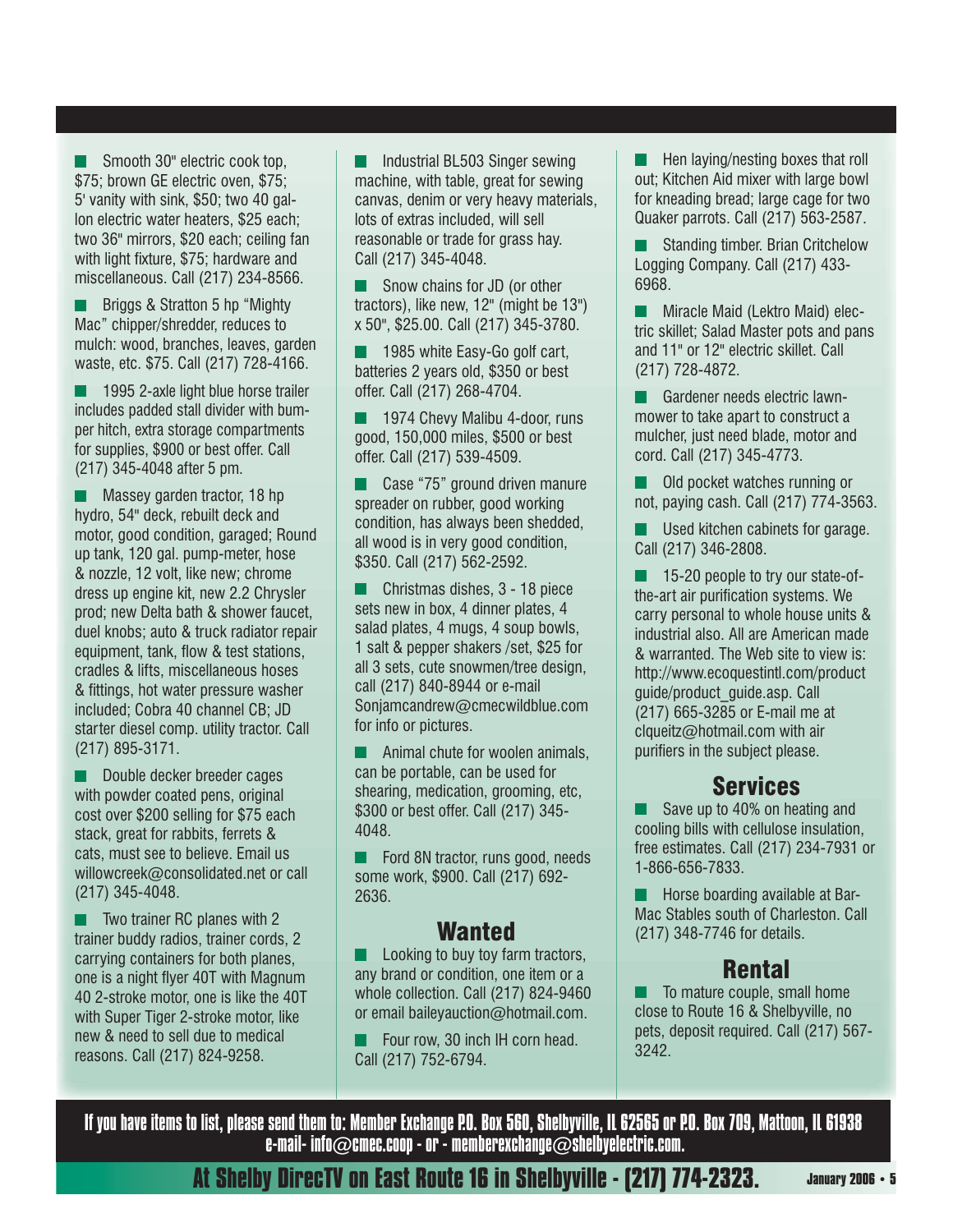# Party Snack Recipe Ideas

#### Stuffed Mushrooms

**Prep Time:** 15 min **Total Time:** 35 min **Makes:** 8 servings, 2 mushrooms each

2 cups Stove Top Stuffing Mix for Chicken in the Canister 1 cup hot water 16 large mushrooms (about 1 lb.) 3 Tbsp. butter or margarine 1/2 of a small green pepper, finely chopped 1/2 of a small red pepper, finely chopped 2 Tbsp. butter or margarine, melted

**PREHEAT** broiler. Mix stuffing mix and hot water in medium bowl; cover. Let stand 5 min.

**REMOVE** stems from mushrooms; chop stems. Cook and stir mushroom caps in 3 Tbsp. butter in large skillet until lightly browned. Arrange in shallow baking dish.

**ADD** stems and peppers to skillet; cook and stir until tender. Stir into stuffing. Spoon into mushroom caps; drizzle with 2 Tbsp. melted butter.

**BROIL** 5 to 7 inches from heat 5 min. or until heated through.

 **6 • January 2006**

#### Pear & Smoky Swiss Appetizer

**Prep Time:** 5 min **Total Time:** 5 min **Makes:** 12 servings, 1 topped cracker each

> 12 Triscuit Crackers 1 medium pear, cut into 12 thin slices 6 oz. Kraft Hickory Smoked Pasteurized Process Swiss and Cheddar Cheese, cut into 12 thin slices 2 Tbsp. apricot preserves

**TOP** each cracker with 1 pear slice, 1 cheese slice and 1/2 tsp. preserves.

#### Celebration Crostini

**Prep Time:** 10 min **Total Time:** 13 min **Makes:** 24 servings, 1 piece each

- 1 loaf (12 inch) French bread,
- cut into 1/2-inch-thick slices 1/2 cup Kraft Free Honey Dijon
- Fat Free Dressing
- 2 pkg. (6 oz. each) Oscar Mayer Fat Free Oven Roasted Turkey Breast
- 1-1/2 cups shredded Cracker Barrel 2% Milk Reduced Fat Sharp Cheddar Cheese 1/3 cup Claussen Sweet
- Pickle Relish

**PLACE** bread slices in single layer on baking sheet. Lightly spray bread with cooking spray. Bake at 350°F for 5 minutes or until golden brown. Cool.

**SPREAD** each bread slice with 1 tsp. dressing. Fold each turkey slice in half, then into thirds to form triangle; place 1 on each toast slice. Sprinkle with cheese. Top each with 1/4 tsp. relish.

**BROIL** 4 inches from heat 3 minutes or until cheese is melted.

#### Mexicali Appetizer Meatballs

**Prep Time:** 30 min **Total Time:** 45 min **Makes:** 16 servings, 2 meatballs each

> 2/3 cup A.1. Original Steak Sauce 2/3 cup Taco Bell Home Originals Thick 'N Chunky Salsa 1-1/2 lb. ground beef 1 egg 1/2 cup dry bread crumbs

**PREHEAT** oven to 425°F. Mix steak sauce and salsa.

**MIX** meat, egg, bread crumbs and 1/3 cup of the steak sauce mixture just until blended. Shape into 32 meatballs, each about 1-1/4 inches in diameter. Place in single layer in shallow baking pan.

**BAKE** 12 to 15 minutes or until cooked through. Serve remaining steak sauce mixture as a dip for the meatballs.

#### No-Bake Classic Snack Mix

**Prep Time:** 10 min **Total Time:** 13 min **Makes:** 14 servings, 1/2 cup each

3 cups Post Spoon Size

- Shredded Wheat Cereal
- 2 cups popped popcorn 1 cup small pretzels
- 1/2 cup Planters Cocktail Peanuts
- 3 Tbsp. butter or margarine, melted
- 1 Tbsp. Worcestershire sauce
- 1/2 tsp. seasoned salt

**TOSS** cereal with popcorn, pretzels and peanuts in large microwavable bowl.

**MIX** butter, Worcestershire sauce and seasoned salt until well blended. Drizzle evenly over cereal mixture; toss to coat.

**MICROWAVE** on HIGH 2 to 3 min. or until cereal is crisp, stirring after 2 min.

If you have recipes to share mail them to: Recipes P.O. Box 560, Shelbyville, Illinois 62565 or P.O. Box 709, Mattoon, Illinois 61938.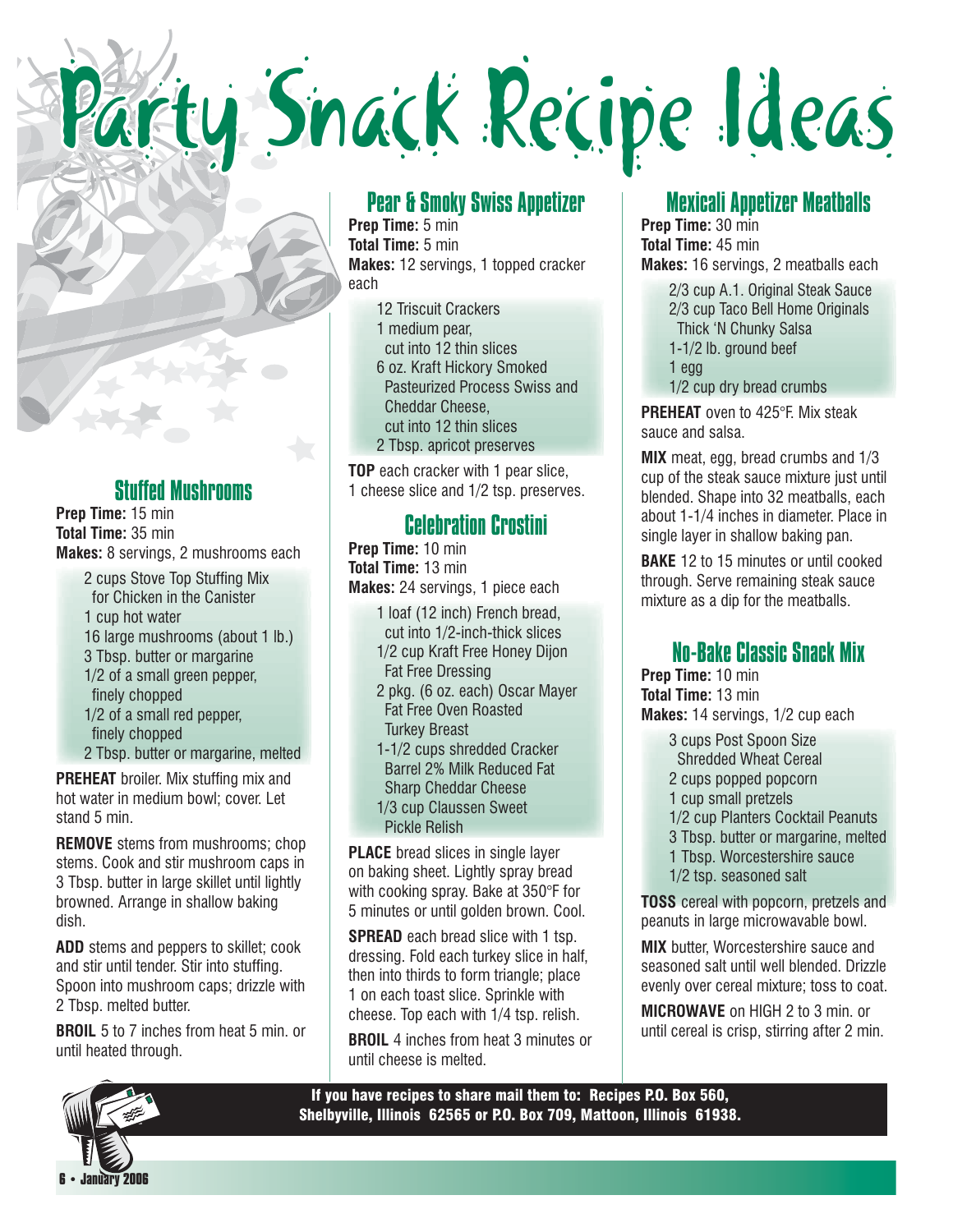## **Fulfilling A High School Dream**

#### Operations Superintendent Butch Walden will retire from the cooperative in January 2006.

 What did you want to be when you grew up? A baseball player? An astronaut? A fireman? Or maybe even a doctor? For Butch Walden it could have been all the above, but he did know he wanted to be a lineman for Shelby Electric Cooperative when he graduated from Shelbyville High School back in 1961. "I always wanted to work for the cooperative," remembers Walden. He got that wish on Nov. 16, 1966, when W.L. "Lefty" Walker hired him as a groundman. Even though he wasn't around when the first lines were built back in the 1938, he still helped build quite a bit of distribution and transmission line as new substations were added to the system. "We didn't have bucket trucks during the building of three phase line out of the Pana sub so we still climbed the poles back then," notes Butch.

 He worked as a welder for Oliver Company in Shelbyville and helped his dad farm before Shelby Electric hired him. Butch worked his way through many positions on his way to Operations Superintendent. He moved from groundman, to construction crew and then to maintenance. From there he moved back to the construction crew as a Construction Supervisor in 1990 before moving to his current position as Operations Superintendent in 1999.

 Butch served under "Lefty" Walker, Bill LeCrone and current President and CEO, James Coleman.

 "I can't put into words what this place has meant to me and my family over the years and the people I've been able to work with and for," says Walden. "This place and these people are an extension of my family."

Throughout my interview with Butch, several fellow employees popped in and out of his office to share their stories. Donna Stretch, Operations Assistant, has shared the operations office with Butch for six years and said, "Butch has been a great person to work with, and we have gotten along great over the years; all the employees like him. He is also great with the members."

 A co-op career that totals 40 years and three managers has enough stories and memories that could fill up a book and there is not enough room to share all of them. One thing that stood out in Butch's mind was the 1967 ice storm because at that time they didn't have bucket trucks to repair the system. He also mentioned the ice storm of 1978 on Good Friday took 14 days of 16 hours per day to get the power restored. Of the many Butch stories that were told many of them can't be repeated. "Butch was a practical joker, always playing pranks or jokes on people for a laugh," says long-time friend Bill Shoaff, Construction Superintendent at the cooperative. "He liked to get you but he hated it when the pranks were played on him."

What lies ahead for Butch after cooperative life besides watching Cardinal baseball games and golfing with his grandson Lee? Spending time with his wife, Carol, and their son Tony and daughterin-law, Debbie, and two grandsons Cody, 17, and Lee, 15, who live in Charleston; and their daughter Beth, and son-in-law Ryan Musser and grandson Gunner, 3, and granddaughter Kinzee, 3 months.

 "I want to express my sincere thanks to Butch for his many years of devoted service to the members of Shelby Electric Cooperative. We will surely miss Butch and his extensive experience. At the same



*An avid Cardinal baseball fan, Butch (left) is seen here paying off a friendly wager with the then cooperative manager and Cub fan Bill LeCrone (seated) when the Cubs won the Central Division in 1984. Fellow Cub fan Bill Shoaff looks on.*

time I want to express our blessings and truest hope that he and Carol celebrate many years of happy retirement together," noted Jim Coleman, Shelby Electric Cooperative President & CEO.

 Good luck and best wishes, Butch, from your family, friends and co-workers.



*Walden, right, poses with Bennie Clawson next to "Ole Number 9" back in 1986.*



*Former Congressman, Glen Poshard, visits with Butch Walden during the 1995 Legislative conference in Washington DC.*



*Always a big kid at heart, Butch took time to tell Santa what he wanted for Christmas during the 2004 "Angel of Love" gift distribution.*